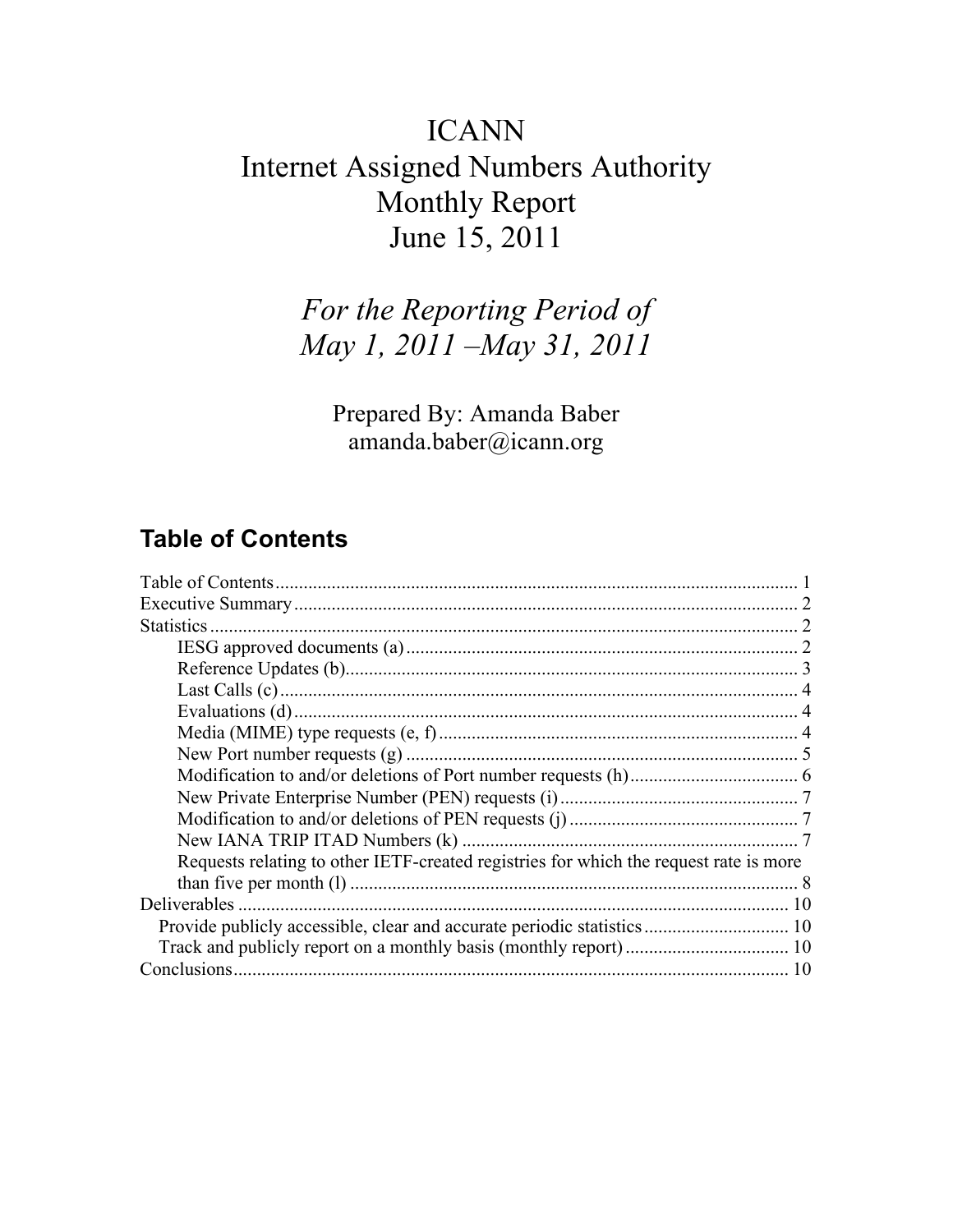## **Executive Summary**

This monthly report provides statistical information of IANA operations as they relate to the IETF. Also included are the deliverables for this reporting period in accordance with the SLA between ICANN and the IAOC with the effective date 1 January 2011.

### **Statistics**

As outlined in the IETF–IANA SLA, IANA is tasked with collecting and reporting on IETF-related statistics.

Below you will find the list of statistics as requested by the SLA, a description of what queue's statistics are being provided to fulfill that deliverable and an analysis of the data for each queue. The actual charts representing the data can be found at http://www.iana.org/reporting-and-stats/index.html.

This month's statistics were generated through running scripts against a ticketing system log database. The charts were generated using java program using Jfreechart library.

The following types of charts have been defined for each queue for the reporting year 2010:

- Month to month comparison histogram of requests created/closed/open
- Month to month comparison histogram of age groups of closed tickets
- This month's absolute age of closed requests
- Month to month comparison histogram of age groups of open tickets
- This month's absolute age and current state of open requests
- Month to month comparison of mean, median and standard deviation for processing times of closed tickets
- Histogram for cumulative IETF requests for created/closed/resolved at the end
of
the
reporting
period
and
the
year
to
date.

#### **IESG approved documents (a)**

*Requests in the "drafts-approval" queue begin at the time IANA receives a notification of an approval or intent to publish a document and end when the RFC-Editor has acknowledged receipt of the notification of completed actions by IANA*

| <b>QUEUE: DRAFTS-APPROVAL</b>               |           |
|---------------------------------------------|-----------|
| Total closed tickets                        | 24        |
| Tickets with no IANA Actions                | 15        |
| IANA processing goals met (14 days or less) | 24/24     |
|                                             | $(100\%)$ |
| Highest total processing days               | 16        |
| Highest total IANA days                     |           |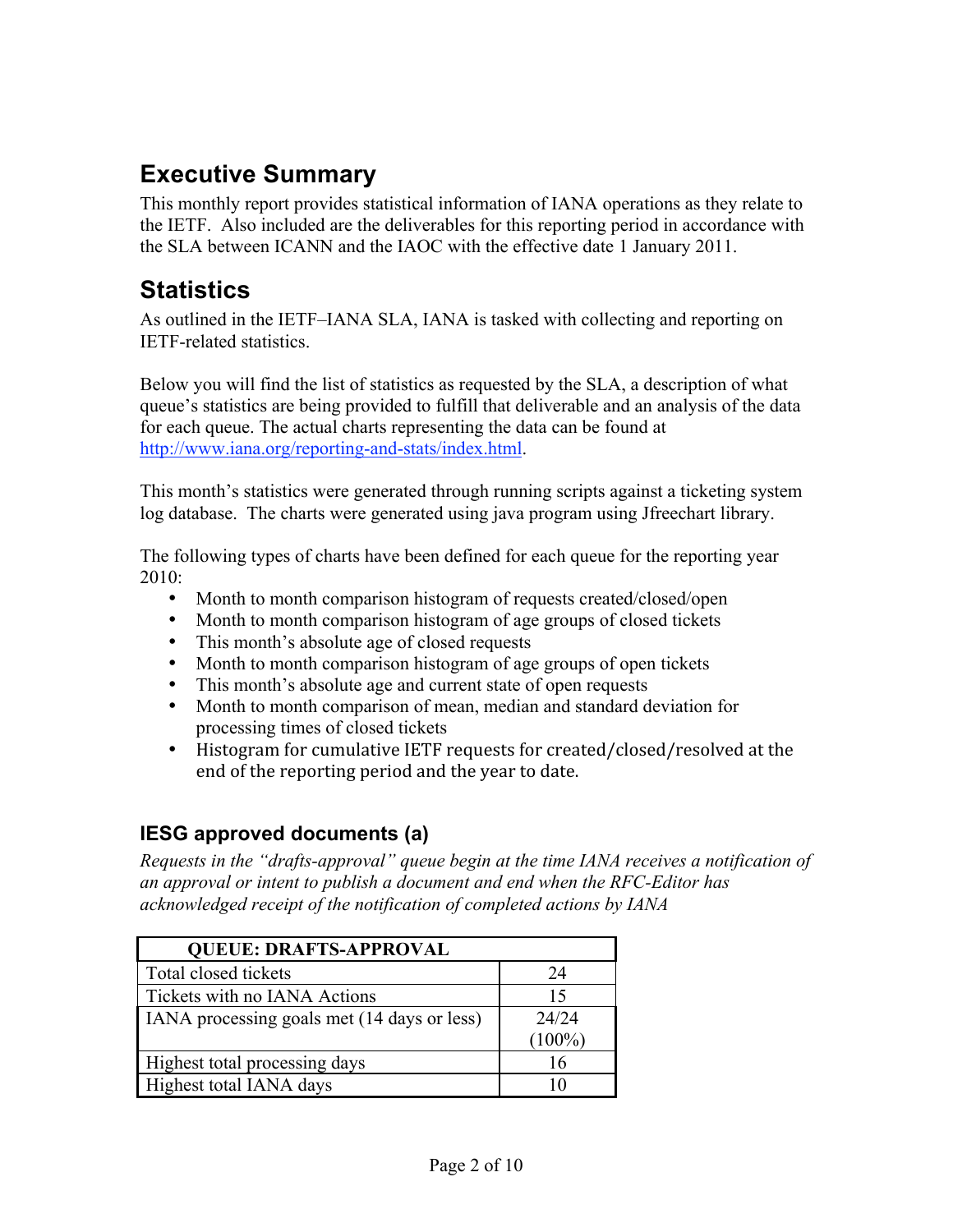| Total open tickets                    |    |
|---------------------------------------|----|
| Highest total processing days to date | 63 |
| Highest total IANA days to date       |    |

|               | <b>TICKET DETAIL</b> |                  |                                                                                                 |
|---------------|----------------------|------------------|-------------------------------------------------------------------------------------------------|
| <b>Status</b> | <b>Total Days</b>    | <b>IANA Days</b> | Description                                                                                     |
| <b>OPEN</b>   | 63                   | 21               | XML registry issues. Combining registries<br>with care template issues still being<br>resolved. |

#### **Reference Updates (b)**

*The requests in the "drafts-update-refs" queue begins at the time the RFC-Editor notifies IANA of the RFC number assigned to a document that had actions performed by IANA and ends with IANA updating all references to the document in IANA registries.*

| <b>QUEUE: DRAFTS-UPDATE-REFS</b>           |           |
|--------------------------------------------|-----------|
| Total closed tickets                       | 20        |
| IANA processing goals met (7 days or less) | 20/20     |
|                                            | $(100\%)$ |
| Highest total processing days              |           |
| Highest total IANA days                    |           |
| Total open tickets                         |           |
| Highest total processing days to date      |           |
| Highest total IANA days to date            |           |

Tickets that required more IANA processing time than the SLA prescribes or that required more than 60 days of total processing time are described below.

|               | <b>TICKET DETAIL</b> |                  |             |
|---------------|----------------------|------------------|-------------|
| <b>Status</b> | <b>Total Days</b>    | <b>IANA Days</b> | Description |
| n/a           | n/a                  | n/a              | n/a         |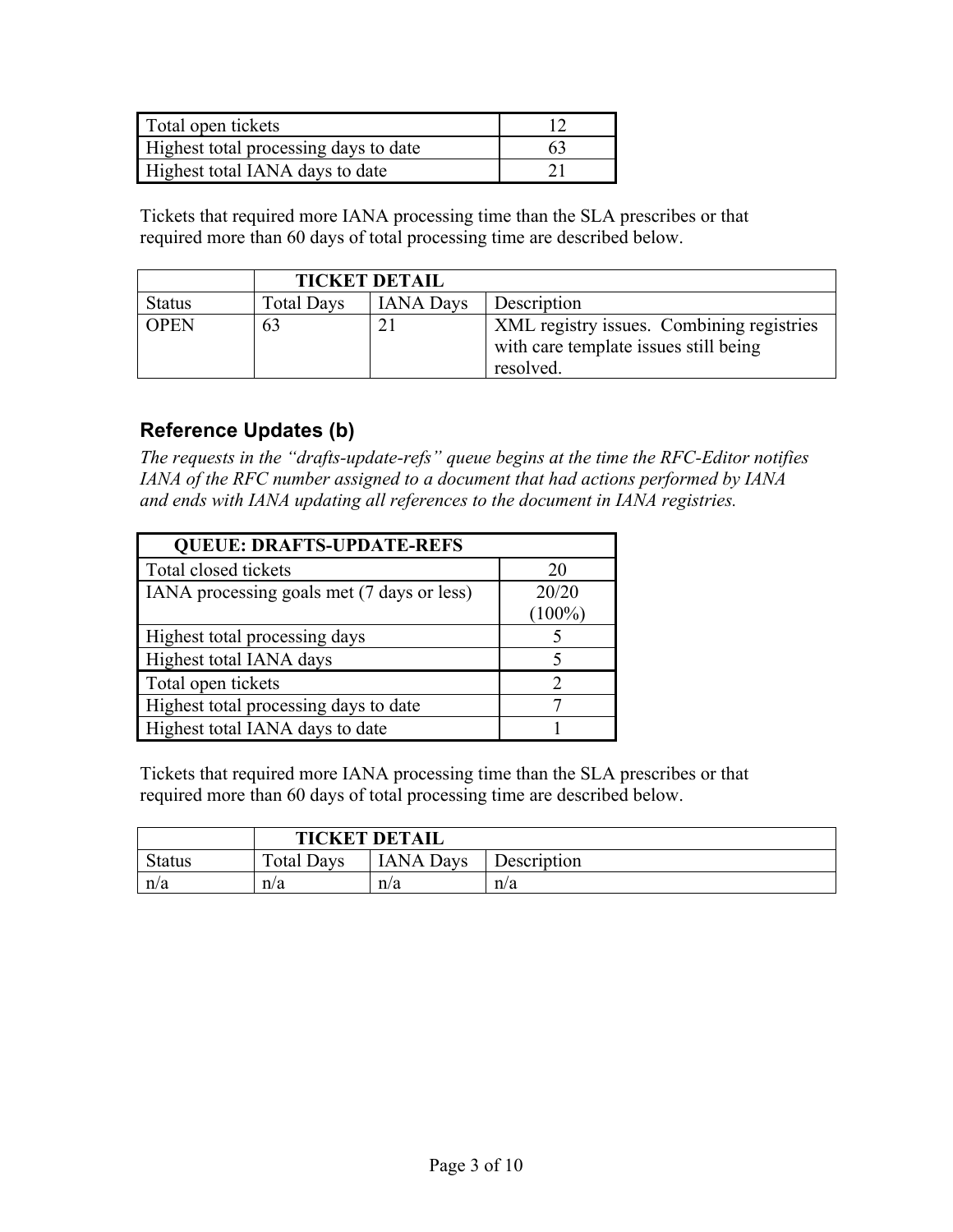#### **Last Calls (c)**

*Requests begin at the time IANA receives a notification of Last Call from the IESG and ends with IANA submitting official comments to the IESG. Each request in the statistics represents a separate/individual Last Call, even if the Last Call is being repeated.*

| <b>QUEUE: DRAFTS-LASTCALL</b>             |               |  |
|-------------------------------------------|---------------|--|
| Total closed tickets                      | 16            |  |
| IANA processing goals met (see breakdown) | $15/16(94\%)$ |  |
| Total open tickets                        | ١y            |  |

| <b>Last Call Time Frame</b> | <b>Total Requests</b> | Completed within time<br>goals |
|-----------------------------|-----------------------|--------------------------------|
| 2 weeks                     |                       | $\overline{4}$                 |
| 4 weeks                     |                       |                                |

#### **Evaluations (d)**

*Requests begin at the time IANA receives a notification of Evaluation from the IESG and ends with IANA submitting official comments to the IESG. Each request in the statistics represents a separate/individual Evaluation, even if the Evaluation is being repeated.*

| <b>QUEUE: DRAFTS-EVALUATION</b>            |           |
|--------------------------------------------|-----------|
| Total closed tickets                       | 26        |
| IANA processing goals met (7 days or less) | 26/26     |
|                                            | $(100\%)$ |
| Total open tickets                         |           |

Tickets that required more IANA processing time than the SLA prescribes or that required more than 60 days of total processing time are described below.

|               | <b>TICKET DETAIL</b> |                  |             |
|---------------|----------------------|------------------|-------------|
| <b>Status</b> | Total Days           | <b>IANA Days</b> | Description |
| n/a           | n/a                  | n/a              | n/a         |

#### **Media (MIME) type requests (e, f)**

*IANA receives requests for registration of new Media types. Also received, but rarely, are modification and deletion requests for Media types. All of these are processed in the "iana-mime" queue. These requests begin with the receipt of an application for (or modification/deletion of a Media type and end with the request being resolved with a successful registration, removal or modification. In some cases the requests are closed due to withdrawal of the request by the requester or via administrative closure, typically due to lack of response from the requester. We understand that MIME Media types are*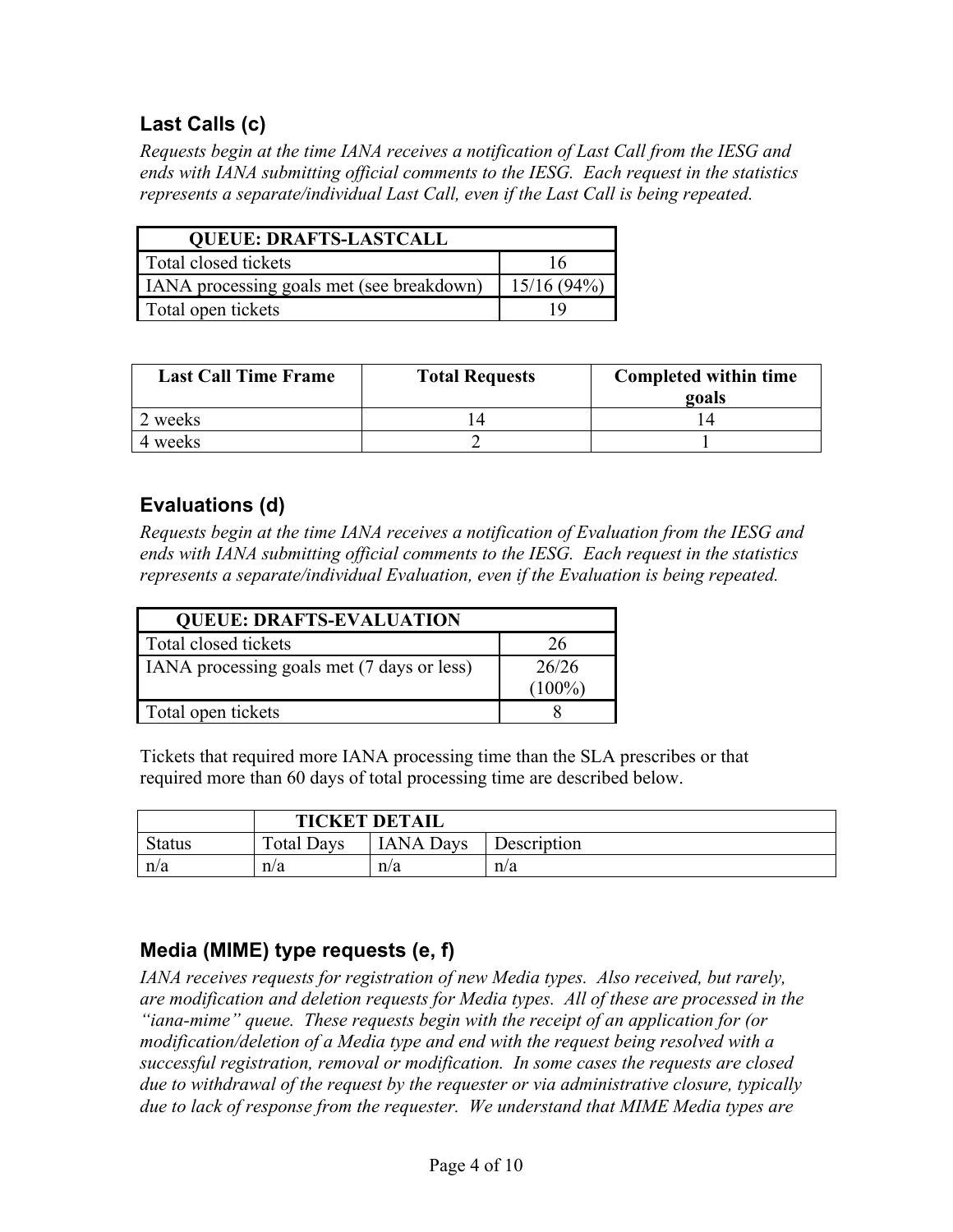*currently referred to as just "Media Types." The queue "iana-mime," however, was named prior to this change.*

| <b>QUEUE: IANA-MIME</b>                     |              |
|---------------------------------------------|--------------|
| Total closed tickets                        |              |
| IANA processing goals met (14 days or less) | $9/9(100\%)$ |
| Highest total processing days               | 45           |
| Highest total IANA days                     | 10           |
| Average Expert days                         | 12           |
| Total open tickets                          | 3            |
| Highest total processing days to date       | 69           |
| Highest total IANA days to date             |              |

Tickets that required more IANA processing time than the SLA prescribes or that required more than 60 days of total processing time are described below.

|               | <b>TICKET DETAIL</b> |                  |                                                          |
|---------------|----------------------|------------------|----------------------------------------------------------|
| <b>Status</b> | <b>Total Days</b>    | <b>IANA Days</b> | Description                                              |
| <b>OPEN</b>   | 69                   |                  | Multiple communications between requester<br>and expert. |

#### **New Port number requests (g)**

*IANA receives requests for assignment of new user port numbers. These requests are processed in the "iana-ports" queue. Port requests begin with the receipt of an application for a user port number and end with the request being resolved with a successful registration, withdrawn by the requester, or administratively closed.*

| <b>QUEUE: IANA-PORTS</b>                    |           |  |  |
|---------------------------------------------|-----------|--|--|
| Total closed tickets                        | 19        |  |  |
| IANA processing goals met (14 days or less) | 19/19     |  |  |
|                                             | $(100\%)$ |  |  |
| Highest total processing days               | 127       |  |  |
| Highest total IANA days                     | 5         |  |  |
| Average total days                          | 49        |  |  |
| Average Expert days                         | 24        |  |  |
| Total open tickets                          | 24        |  |  |
| Highest total processing days to date       | 180       |  |  |
| Highest total IANA days to date             | 20        |  |  |

Tickets that required more IANA processing time than the SLA prescribes or that required more than 60 days of total processing time are described below.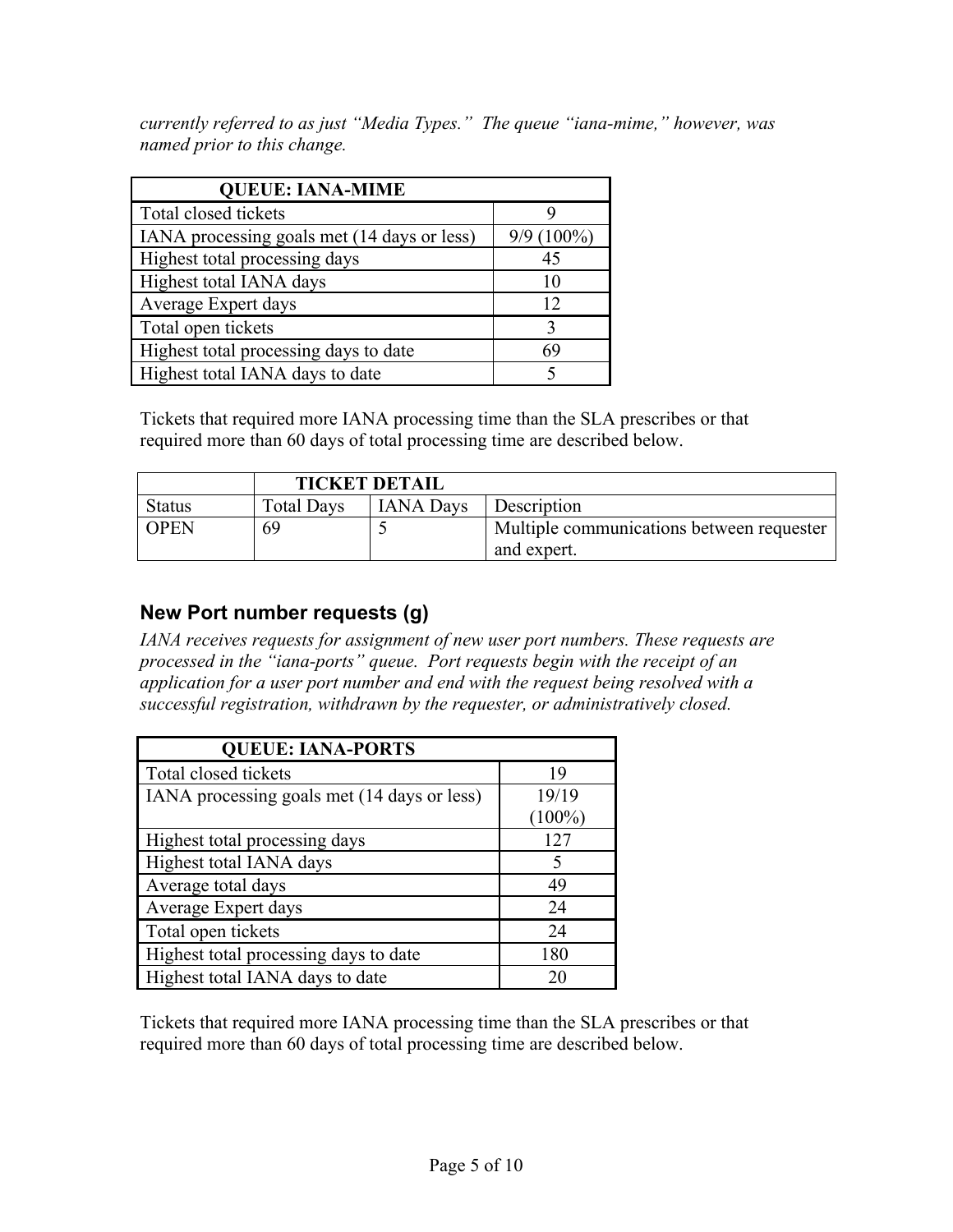|               |                   | <b>TICKET DETAIL</b> |                                                                                             |
|---------------|-------------------|----------------------|---------------------------------------------------------------------------------------------|
| <b>Status</b> | <b>Total Days</b> | <b>IANA Days</b>     | Description                                                                                 |
| <b>CLOSED</b> | 127               | $\overline{4}$       | Multiple communications between expert<br>and requester; delays on the requester's<br>part. |
| <b>CLOSED</b> | 124               | $\mathbf{1}$         | Multiple communications between expert<br>and requester.                                    |
| <b>CLOSED</b> | 116               | $\overline{2}$       | Multiple communications between expert<br>and requester.                                    |
| <b>CLOSED</b> | 110               | $\mathbf{1}$         | Multiple communications between expert<br>and requester.                                    |
| <b>CLOSED</b> | 79                | $\overline{2}$       | Multiple communications between expert<br>and requester; delays on the requester's<br>part. |
| <b>OPEN</b>   | 180               | $\mathbf{1}$         | Multiple communications between expert<br>and requester.                                    |
| <b>OPEN</b>   | 127               | 20                   | Procedural questions concerning an I-D.                                                     |
| <b>OPEN</b>   | 118               | 1                    | Delay on the expert's part.                                                                 |
| <b>OPEN</b>   | 81                | 3                    | Multiple communications between expert<br>and requester; delays on the requester's<br>part. |
| <b>OPEN</b>   | 81                | $\overline{3}$       | Multiple communications between expert<br>and requester; delays on the requester's<br>part. |
| <b>OPEN</b>   | 62                | $\mathbf{1}$         | Multiple communications between expert<br>and requester.                                    |

#### **Modification to and/or deletions of Port number requests (h)**

*IANA receives requests for modification of existing port numbers. Also received, but are rare, are deletion requests. Both of these are processed in the "port-modifications" queue. These requests begin with the receipt of a modification (or deletion) request and end with the request being resolved with a successful modification (or removal) or closed due to withdrawal or administrative closure.*

| <b>QUEUE: PORT-MODIFICATION</b>            |              |
|--------------------------------------------|--------------|
| Total closed tickets                       |              |
| IANA processing goals met (7 days or less) | $2/2(100\%)$ |
| Highest total processing days              | 29           |
| Highest total IANA days                    |              |
| Total open tickets                         |              |
| Highest total processing days to date      | 54           |
| Highest total IANA days to date            |              |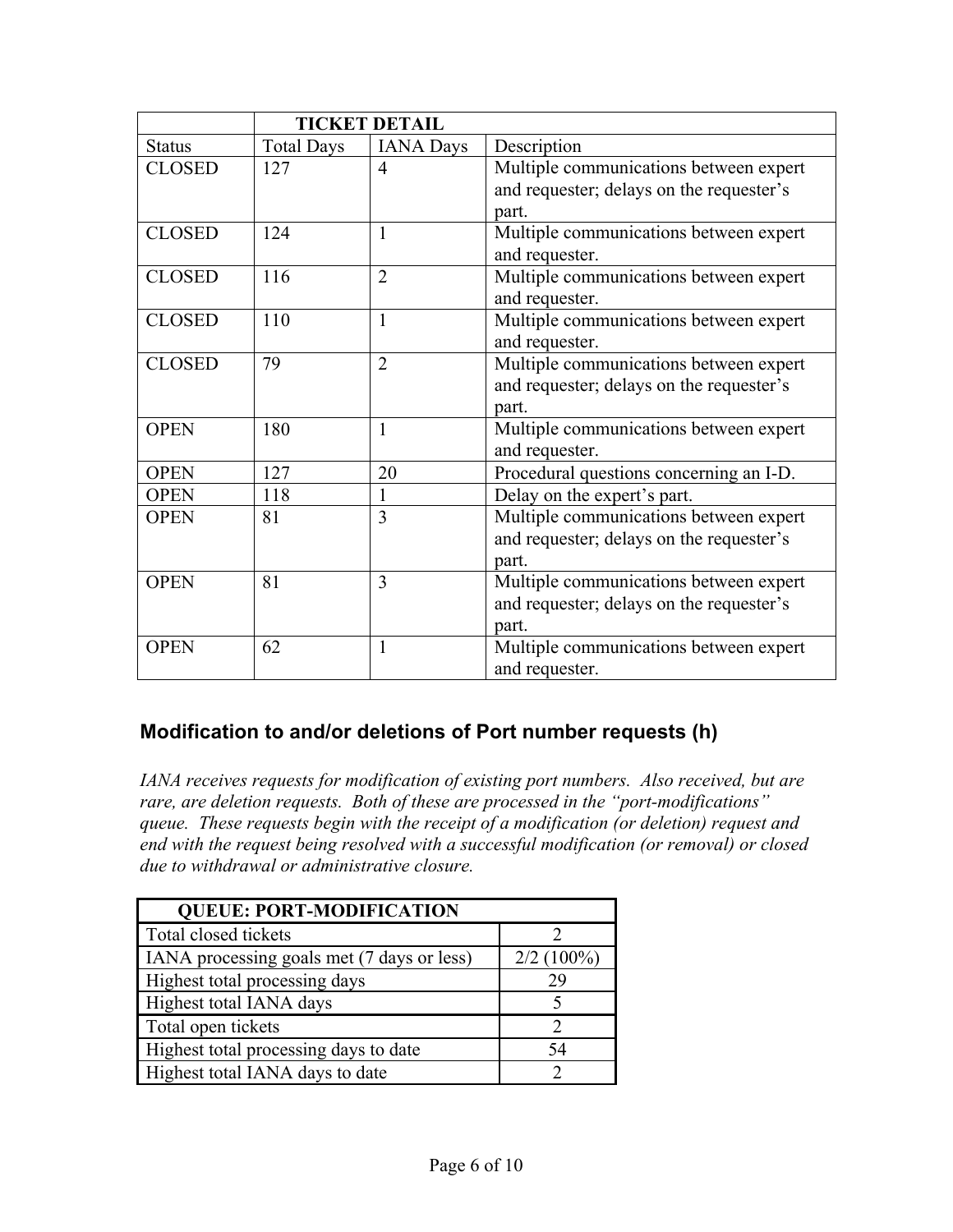|               | <b>TICKET DETAIL</b> |                  |             |
|---------------|----------------------|------------------|-------------|
| <b>Status</b> | <b>Total Days</b>    | <b>IANA Days</b> | Description |
| n/a           | n/a                  | n/a              | n/a         |

#### **New Private Enterprise Number (PEN) requests (i)**

*All PEN (Private Enterprise Numbers) type requests are processed in an automated program that does not go through IANA's ticketing system. The tool includes new, modification and deletion requests. The tool does not yet produce statistics similar to what is available for the other protocol parameter queues.*

| <b>QUEUE: PEN</b>   |     |
|---------------------|-----|
| Total PENs assigned | 180 |

#### **Modification to and/or deletions of PEN requests (j)**

| <b>QUEUE: PEN-MODIFICATION</b> |  |
|--------------------------------|--|
| Total PENs modified            |  |
| Total PENs deleted             |  |

#### **New IANA TRIP ITAD Numbers (k)**

*IANA receives requests for assignment of new TRIP ITAD numbers. These requests are processed in the "iana-trip" queue. Requests begin with the receipt of an application for a TRIP ITAD number and end with the request being resolved with a successful registration, withdrawn by the requester, or administratively closed.*

| <b>QUEUE: IANA-TRIP</b>                    |           |
|--------------------------------------------|-----------|
| Total closed tickets                       | 21        |
| IANA processing goals met (7 days or less) | 21/21     |
|                                            | $(100\%)$ |
| Highest total processing days              | 14        |
| Highest total IANA days                    |           |
| Total open tickets                         |           |
| Highest total processing days to date      | n/a       |
| Highest total IANA days to date            | n/a       |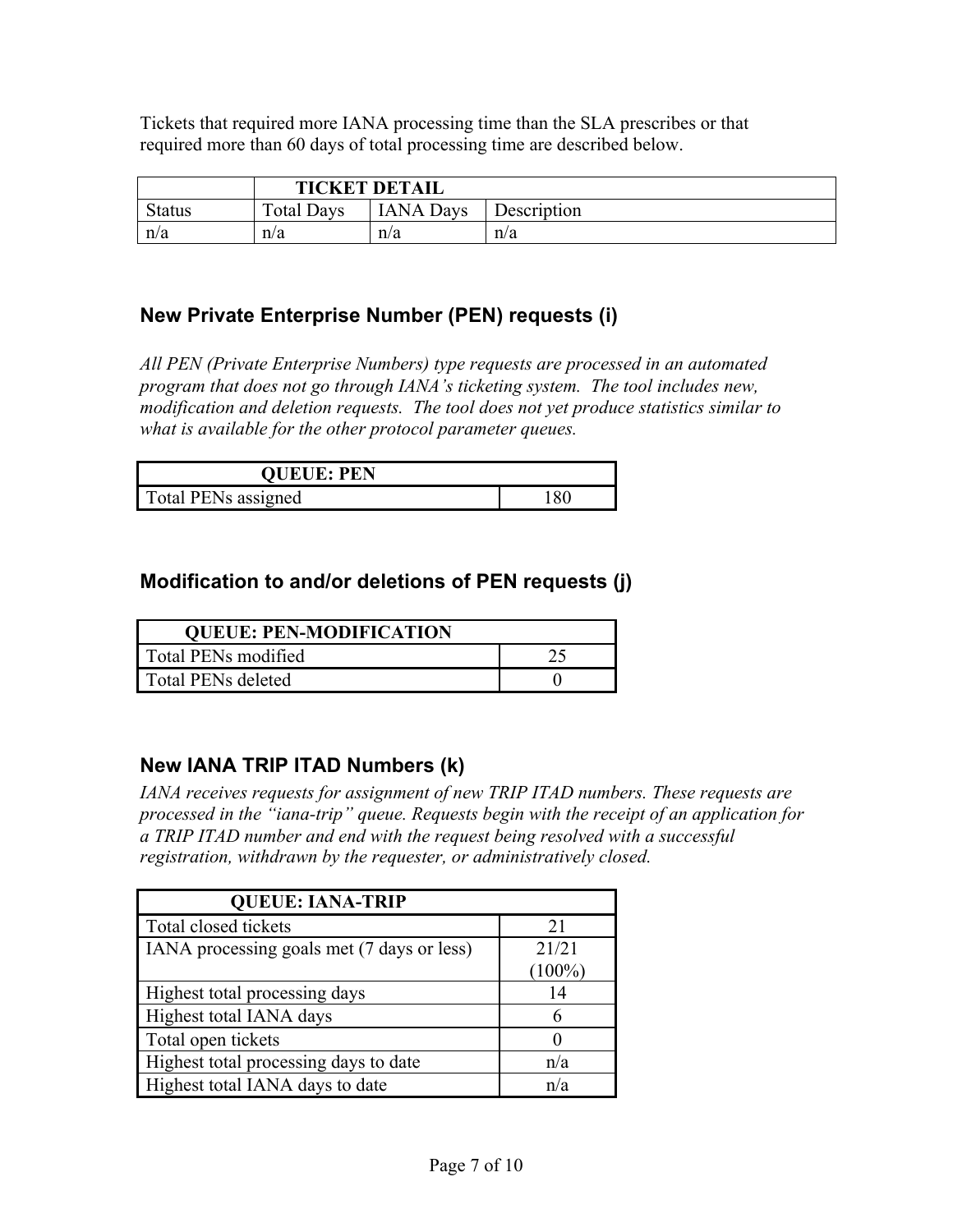|               | <b>TICKET DETAIL</b> |                  |             |
|---------------|----------------------|------------------|-------------|
| <b>Status</b> | <b>Total Days</b>    | <b>IANA Days</b> | Description |
| n/a           | n/a                  | n/a              | n/a         |

#### **Requests relating to other IETF-created registries for which the request rate is more than five per month (l)**

*For those registries where there are more than 5 requests per month, IANA creates a separate queue for tracking those tickets.* 

| <b>QUEUE: MULTICAST</b>                     |              |
|---------------------------------------------|--------------|
| Total closed tickets                        |              |
| IANA processing goals met (14 days or less) | $4/4(100\%)$ |
| Highest total processing days               | 80           |
| Highest total IANA days                     |              |
| Average Expert days                         |              |
| Total open tickets                          |              |
| Highest total processing days to date       |              |
| Highest total IANA days to date             |              |

Tickets that required more IANA processing time than the SLA prescribes or that required more than 60 days of total processing time are described below.

|               |                   | <b>TICKET DETAIL</b> |                                 |
|---------------|-------------------|----------------------|---------------------------------|
| <b>Status</b> | <b>Total Days</b> | <b>IANA</b> Days     | Description                     |
| <b>CLOSED</b> | 80                |                      | Delays on the requester's part. |

*Note: The IANA-PROT-PARAM queue is for all the miscellaneous requests that are not processed in a separate queue due to the lack of volume for any one type of request. These requests can be first-come first-served, expert review, IESG approval or another review method. In the SLA, processing goals are determined on the type of request. However, for this queue there is no separation of request type.*

| <b>QUEUE: IANA-PROT-PARAM</b>            |              |  |  |
|------------------------------------------|--------------|--|--|
| Total closed tickets                     |              |  |  |
| IANA processing goals met (see breakdown | $5/5(100\%)$ |  |  |
| below                                    |              |  |  |
| Highest total processing days            | 83           |  |  |
| Highest total IANA days                  |              |  |  |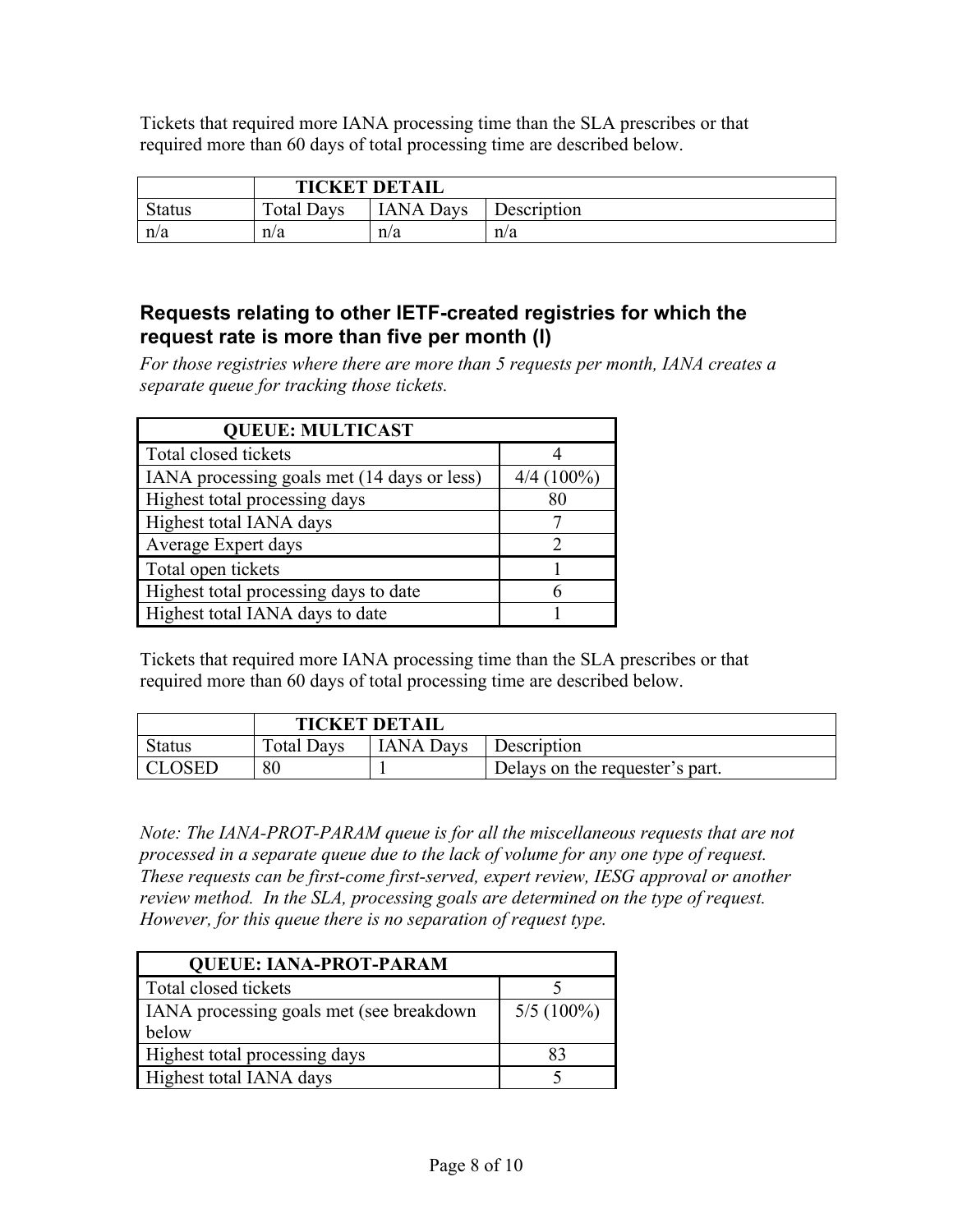| FCFS Completed within goal time (7 IANA)    | n/a               |
|---------------------------------------------|-------------------|
| days or less)                               |                   |
| Expert Review/Specification Required within | 5/5               |
| goal time (14 IANA days or less)            |                   |
| Early Allocation completed within goal time | n/a               |
| (14 IANA days or less)                      |                   |
|                                             |                   |
| IESG Approval completed within goal time    | n/a               |
| (14 IANA days or less)                      |                   |
|                                             |                   |
| Admin closed                                | $\mathbf{\Omega}$ |
| Total open tickets                          | 8                 |
| Highest total processing days to date       | 618               |
| Highest total IANA days to date             | 361               |

|               |                   | <b>TICKET DETAIL</b> |                                               |
|---------------|-------------------|----------------------|-----------------------------------------------|
| <b>Status</b> | <b>Total Days</b> | <b>IANA Days</b>     | Description                                   |
| <b>CLOSED</b> | 80                | $\overline{2}$       | Delays on the expert's part. Requester sent   |
|               |                   |                      | materials to expert by postal mail.           |
| <b>OPEN</b>   | 618               | 361                  | This request has high total days as it is     |
|               |                   |                      | adding a large amount of registrations to a   |
|               |                   |                      | registry that is currently being converted to |
|               |                   |                      | XML. These large amounts of registrations     |
|               |                   |                      | will be added programmatically as the         |
|               |                   |                      | registry is converted. Progress has been      |
|               |                   |                      | made in XML-izing the registry, and the       |
|               |                   |                      | experts are currently reviewing the work      |
|               |                   |                      | IANA has completed for accuracy.              |
| <b>OPEN</b>   | 257               | 1                    | The requester has sent a revised template     |
|               |                   |                      | for the character set reviewing team.         |
| <b>OPEN</b>   | 198               | $\mathbf{1}$         | This request is for a new DNS RR Type,        |
|               |                   |                      | which involves a review on a mailing list.    |
|               |                   |                      | This request will be completed soon.          |
| <b>OPEN</b>   | 187               | $\overline{4}$       | The expert has reported that a WG session     |
|               |                   |                      | will be needed to determine whether the       |
|               |                   |                      | request is appropriate.                       |
| <b>OPEN</b>   | 180               | $\mathbf{1}$         | Waiting for charset reviewers. This request   |
|               |                   |                      | will be completed soon.                       |
| <b>OPEN</b>   | 180               | $\mathbf{1}$         | Waiting for charset reviewers. This request   |
|               |                   |                      | will be completed soon.                       |